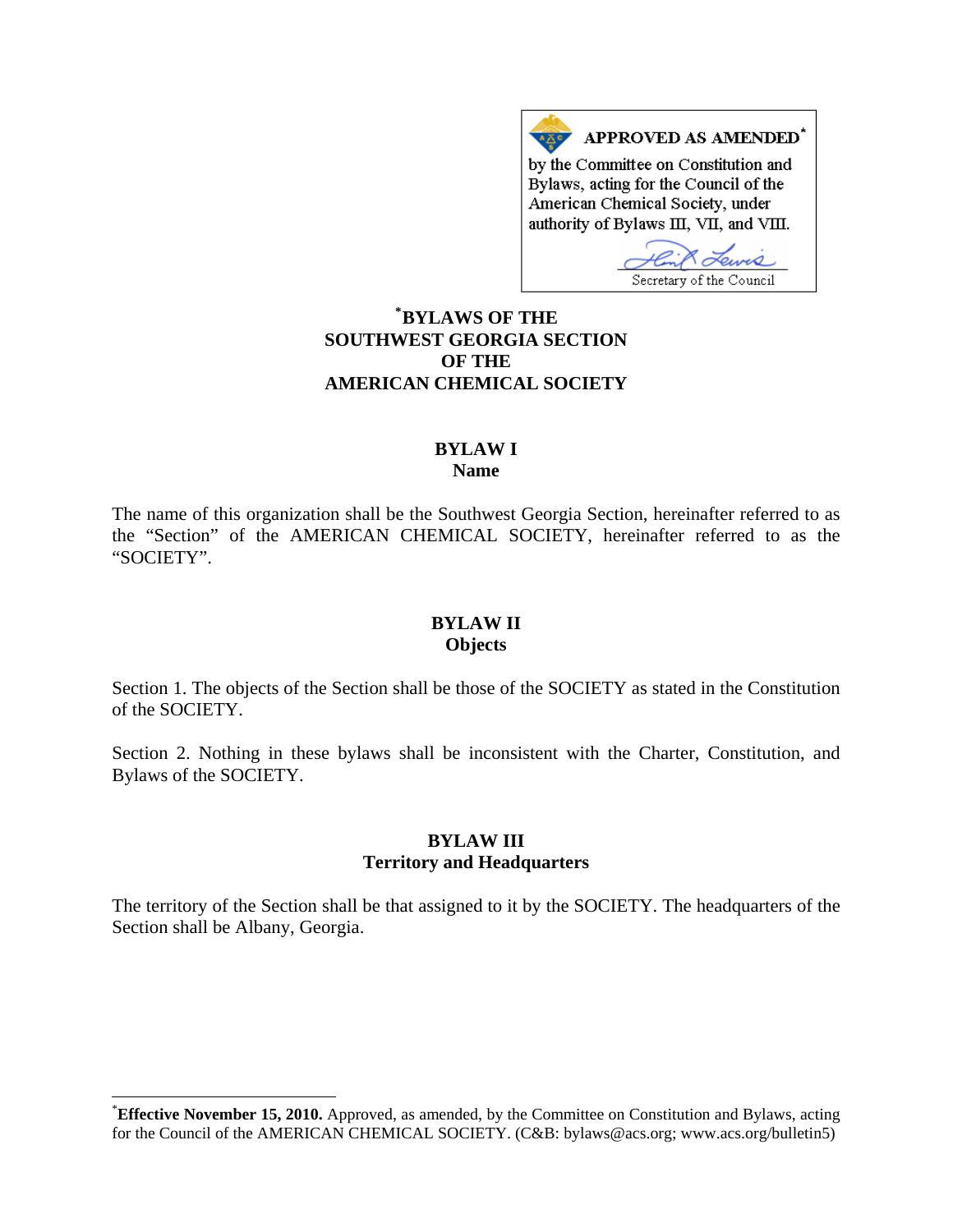# **BYLAW IV Members and Affiliates**

Section 1. The rolls of the Section shall include those MEMBERS, STUDENT MEMBERS, and Society Affiliates of the SOCIETY residing within the territory of the Section, provided that exceptions to this rule shall be made in conformity with the Constitution and Bylaws of the SOCIETY.

Section 2. The Section may have Local Section Affiliates as authorized in the Constitution and Bylaws of the SOCIETY.

Section 3. MEMBERS, STUDENT MEMBERS, Society Affiliates, and Local Section Affiliates shall have such rights and privileges as are accorded them by the Constitution and Bylaws of the SOCIETY. STUDENT MEMBERS may not hold elective positions or serve as Temporary Substitute Councilors. Society Affiliates and Local Section Affiliates may not vote for or hold an elective position, vote on articles of incorporation and bylaws, or serve as a member of the Executive Committee.

# **BYLAW V Organization**

Section 1. The officers of the Section shall be a Chair, Chair-Elect, Secretary, and Treasurer. The offices of Secretary and of Treasurer may be held by the same person.

Section 2. The Section shall have Councilors and Alternate Councilors as provided in the Constitution and Bylaws of the SOCIETY.

Section 3. The Executive Committee shall consist of the officers of the Section, the Immediate Past Chair, the Councilors, and the Alternate Councilors.

## **BYLAW VI Manner of Election and Terms of Office**

Section 1. Elected officers of the Section shall serve for a term of one year, beginning January 1, or until their successors qualify. Upon completion of the Chair's term of office, the Chair-Elect shall succeed to the office of Chair.

Section 2. Councilors and Alternate Councilors shall serve for a term of three years beginning January 1. If the number of Councilors is increased between elections, for each such vacancy a Councilor and an Alternate Councilor shall be named by the Executive Committee to serve until the next election. In the event that the number of Councilors is reduced, for each reduction the Councilor and the Alternate Councilor with the shortest time to serve shall be eliminated. If the Section has more than one Councilor and Alternate Councilor, the three-year terms must be staggered to provide rotation.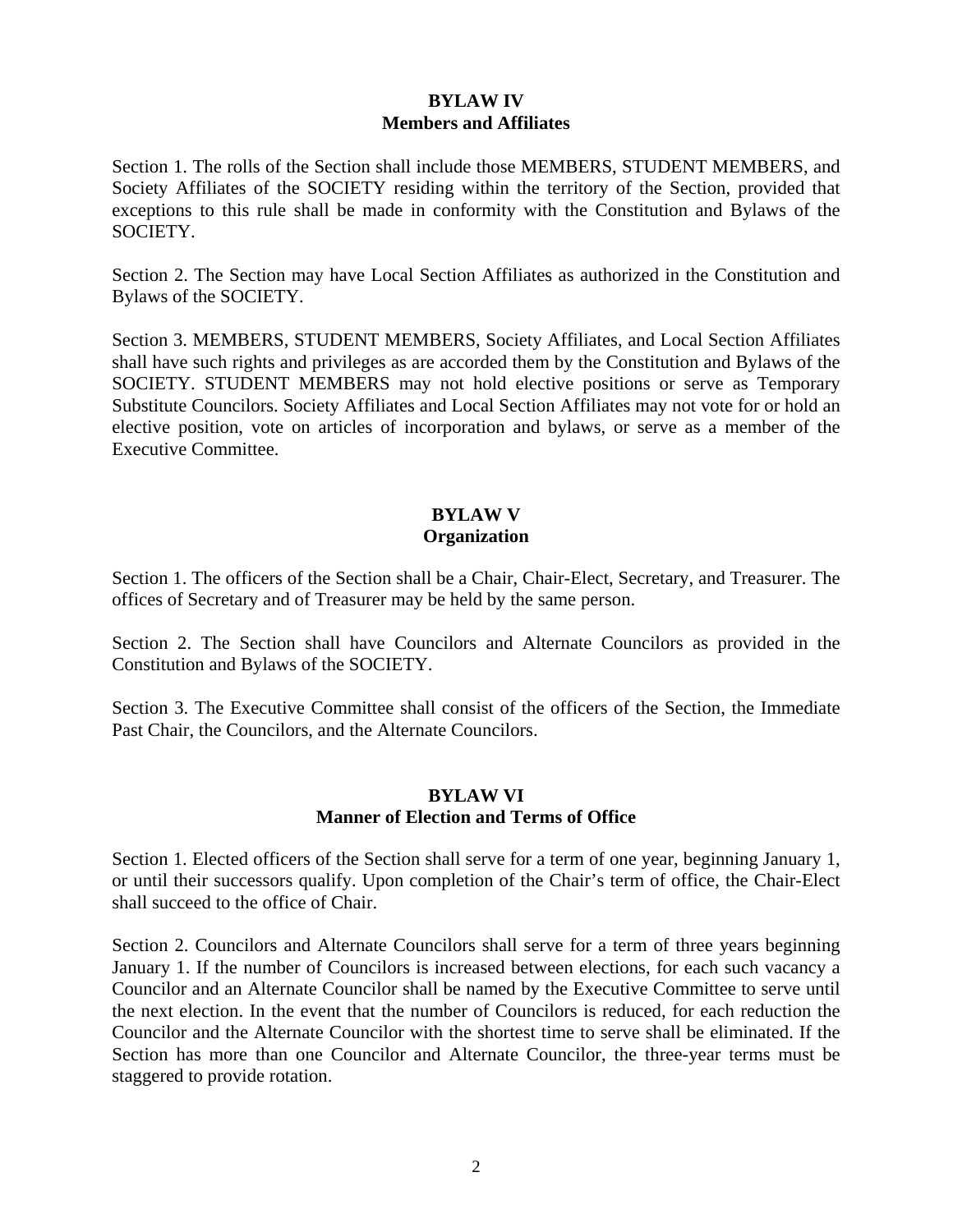Section 3. In the event of a vacancy in the office of Chair, the Chair-Elect shall assume the added duties of the Chair for the unexpired term. All other vacancies, including the offices of Councilor and Alternate Councilor, shall be filled by the Executive Committee by interim appointment for the period up to the next annual election, at which time the Section shall choose a MEMBER to fill out the unexpired term, if any. In the event the office of Chair-Elect is filled by such interim appointment, the Section shall elect both a Chair and a Chair-Elect at its annual election. In the event a Councilor is unable to serve a full term, the vacancy shall be preferentially filled, for the period up to the next annual election, by the appointment of the longest serving Alternate Councilor to Councilor.

Section 4. If any Councilor is unable to be present at a meeting of the Council, the Secretary of the Section shall certify an Alternate Councilor from the pool of Alternates who shall serve as provided in the Bylaws of the SOCIETY. Selection of Alternate Councilors to represent the Section shall be based preferentially on the length of time they have been in office.

Section 5. The Executive Committee shall appoint a Nominating Committee consisting of a Chair and two members not later than September of each year. Not more than one member of the Executive Committee may be a member of the Nominating Committee.

Section 6. The Nominating Committee shall nominate one or more persons for each officer position for which a vacancy will occur,. For election of Councilors and Alternate Councilors the Nominating Committee may nominate one or more candidates for each position separately or, if only one Councilor and one Alternate Councilor are to be elected, the Committee may nominate two or more persons whose names will be listed in alphabetical order on the ballot. If the second method is chosen, each voter shall vote for one of the nominees. That person with the highest vote will be declared Councilor and the person with the second highest vote will be elected Alternate Councilor. The Committee shall distribute its report to all members and shall make a report at a regular meeting of the Section not later than early October of each year. With the exception of the Chair and Chair-Elect, the incumbent of any elective position may be renominated. Nominations from the floor or by petition are in order, following the report of the Committee. A nominee's name shall be placed on the ballot only after the nominee has consented to serve if elected.

Section 7. All normally elected officers comprising the Executive Committee, including the Councilors and Alternate Councilors, shall be elected by a ballot of all members of the Section. The balloting method used must be (1) fair and open to all members and provide for (2) anonymity, (3) protection against fraudulent balloting, (4) ballot archiving, and (5) timely reporting and archiving of results.

Section 8. The Secretary, or other designated officer of the Section, shall prepare an election ballot on which shall appear the names, in order chosen by lot, of all candidates nominated and found willing to serve. The ballot should clearly indicate how many votes are to be cast for each position. Careful instruction is especially necessary if the Councilor and Alternate Councilor are to be chosen from a list of nominees.

Section 9. A period of at least three weeks must be provided between the date of distribution of the ballots to the members and the deadline for their return to the Secretary, or other designated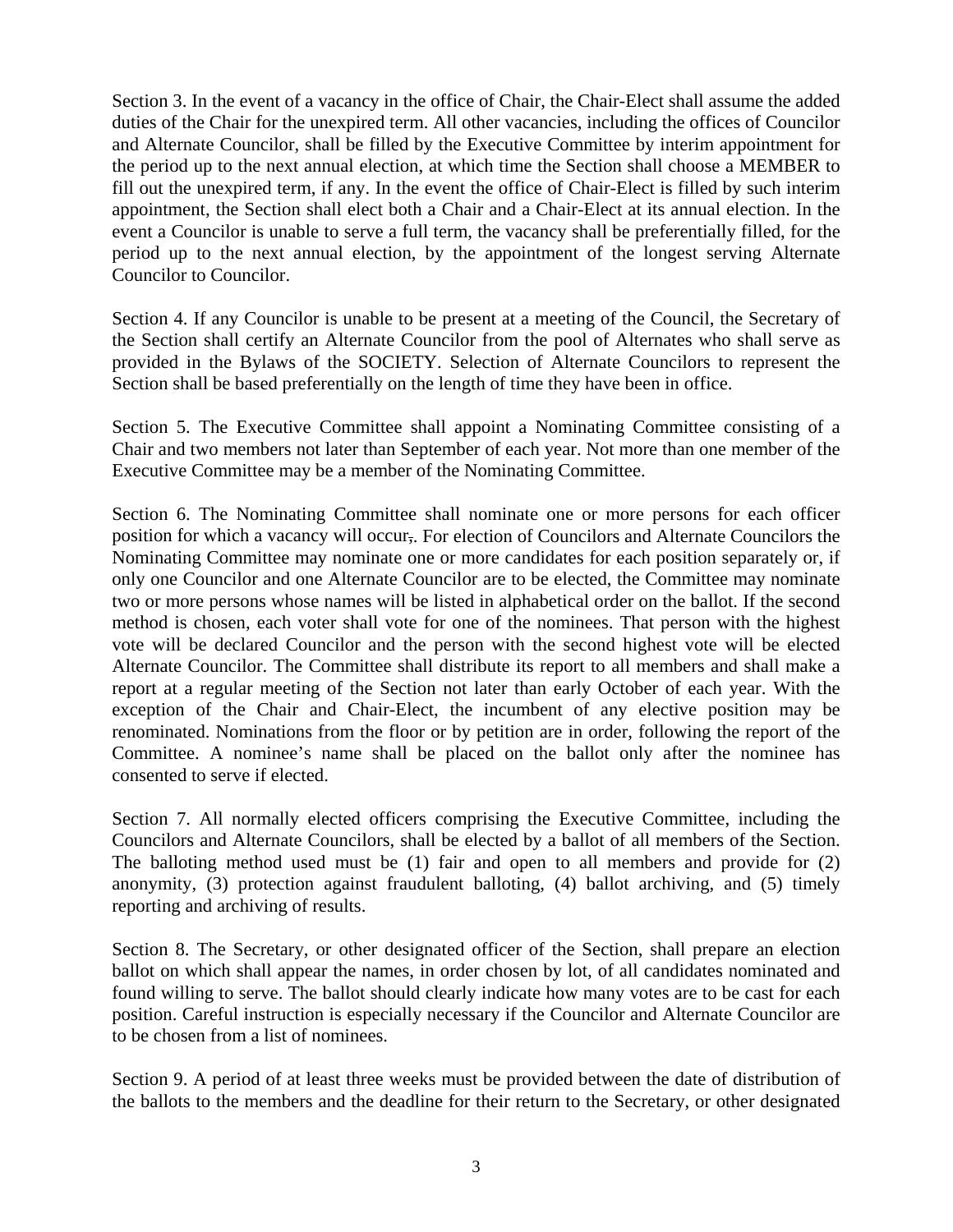officer of the Section. The specific required return date for vote inclusion shall be stated on the ballot.

Section 10. There shall be two tellers appointed by the Chair, one of whom must be a member of the Executive Committee other than the Secretary.

Section 11. The Secretary, or other designated officer of the Section, shall deliver to the Tellers all ballots received by the deadline.

Section 12. The Tellers shall count the ballots thus received, using the list of members provided by the Secretary to verify eligibility of all those voting. The ballot of any voter not so validated shall be rejected.

Section 13. In case of a tie vote for any Section elected officer or Councilor or Alternate Councilor opening, the Executive Committee shall make the final selection.

### **BYLAW VII Recall of Elected Officials**

Section 1. The elected officials of the Section are subject to recall for neglect of duties or conduct injurious to the SOCIETY. Recall procedures are not applicable to Councilors and Alternate Councilors elected by Local Sections.

Section 2. The recall of an official shall be initiated when a signed petition, indicating in writing the specific charges and reasonable substantiating evidence is submitted to the Chair from at least five voting members of the Section. In the event the Chair is the official in question, the Chair-Elect shall receive the petition and shall assume the duties of the Office of Chair with respect to this issue until the issue is resolved.

Section 3. The Chair shall, without delay, determine that the petitioners are aware of the gravity of their actions and the procedures to be followed. The Chair shall seek an alternate resolution to the problem and a withdrawal of the petition at this time. In the absence of a resolution to the problem, the Chair shall present the issue to the Executive Committee as a new business item at the next Executive Committee meeting.

- a. The Executive Committee shall promptly continue the recall process or dismiss the petition as ill-founded or find an alternative solution to the problem. The Chair shall promptly inform the petitioners and the official of the decision of the Executive Committee.
- b. If the proceedings continue, the Chair shall assign the duties of the official to another qualified member of the Section until the issue is resolved.
- c. If the proceedings continue, the official shall be offered an opportunity to answer the allegations in the petition before the Executive Committee.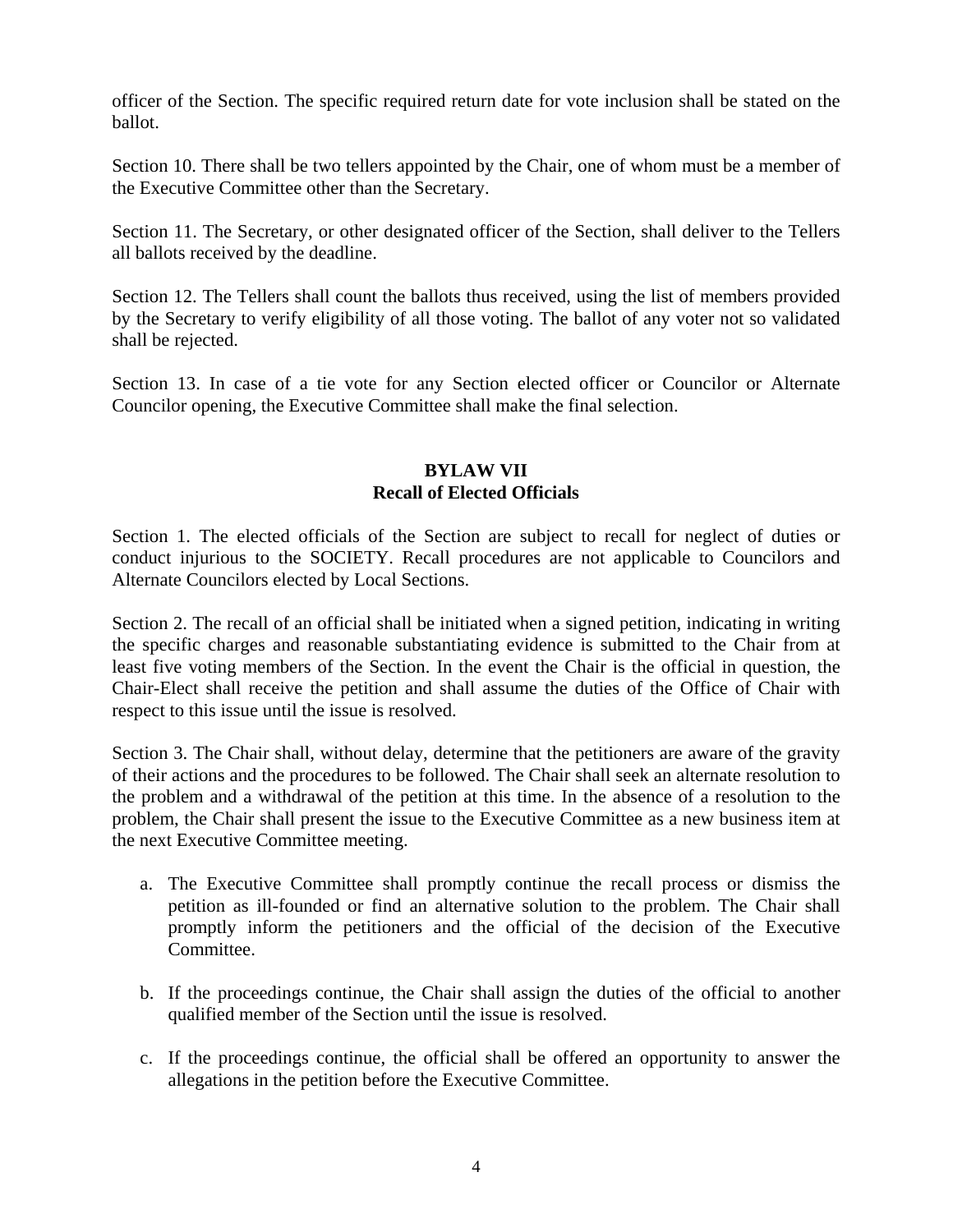Every reasonable effort shall be made to contact the official throughout this procedure. That effort shall include a certified letter to the last known address on the official SOCIETY membership rolls. Upon notification, the official shall have thirty days to make a written response to the allegations. The Executive Committee shall decide whether to proceed after studying the official's response. The Chair shall inform the official and the petitioners of the decision of the Executive Committee.

If no contact with the official can be made after a reasonable effort, the Executive Committee may remove the official in question with a two-thirds (2/3) vote of the remaining members of the Executive Committee.

- d. If the proceedings continue, the official shall choose one of the following options:
	- (1) The official may resign.
	- (2) The official may request a recall vote in the same manner as the original election, which must be consistent with the Section bylaws. The membership shall be informed, through brief written statements prepared by the Executive Committee and the official of the issues involved with the recall vote. Both statements shall be given to the membership before the vote is taken.
	- (3) The official may request a hearing and a recall vote by the remaining members of the Executive Committee. A two-thirds vote of the remaining members of the Executive Committee shall be required to recall the official.
	- (4) The official may choose not to respond and thus forfeit the position.

Section 4. The vacancy provisions of these bylaws shall be used to fill a vacancy caused by a recall process. The membership of the Section and the Executive Director of the SOCIETY shall be informed of the results of the recall process and the replacement official.

### **BYLAW VIII Duties of Officers and Executive Committee**

Section 1. The duties of the officers shall be those customarily performed by such officers, together with those responsibilities prescribed by the Constitution and Bylaws of the SOCIETY and by these bylaws and such other duties as may be assigned from time to time by the Executive Committee.

Section 2. The Chair of the Section shall serve as Chair of the Executive Committee and shall appoint members to all committees authorized in these bylaws or by the Executive Committee.

Section 3. The Executive Committee shall be the governing body of the Section, and, as such, shall have full power to conduct, manage, and direct the business and affairs of the Section in accordance with the Constitution and Bylaws of the SOCIETY and these bylaws.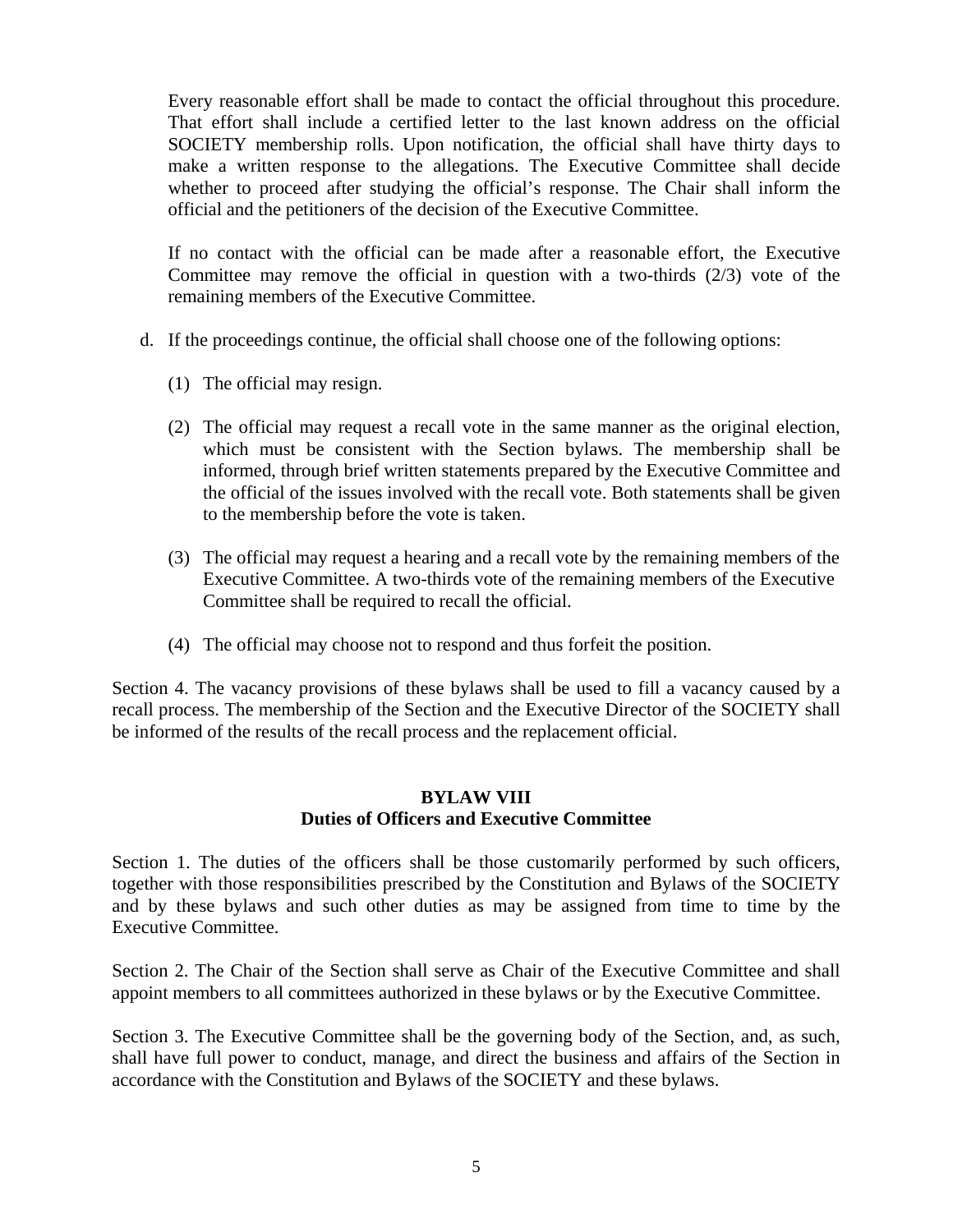# **BYLAW IX Committees**

The Executive Committee shall establish committees as necessary for the proper operation of the Section.

### **BYLAW X Meetings**

Section 1. The Section shall hold regular meetings at places and times designated by the Executive Committee.

Section 2. The Section may hold special meetings at the call of the Executive Committee or at the written request of 15 members of the Section. The notices of special meetings shall state the exact nature of the business to be considered, and no other business shall be transacted at such meetings.

Section 3. Due notice of all meetings shall be sent to each member and affiliate of the Section. A quorum for transaction of business at a Section meeting shall consist of the larger of 15 or 10 percent of the members of the Section. No business shall be transacted in the absence of a quorum.

Section 4. The Executive Committee shall meet upon due notice to its members at the call of the Chair or at the request of a majority of the members of the Committee. In the absence of a quorum, which shall be a majority of the members of the Executive Committee, called meetings of the Executive Committee shall adjourn to a date.

Section 5. The latest edition of *Robert's Rules of Order Newly Revised* shall be used to resolve procedural matters not otherwise addressed in the SOCIETY's Constitution or Bylaws or in these bylaws.

#### **BYLAW XI Finances**

Section 1. All MEMBERS and assigned Society Affiliates of the Section may be assessed such voluntary annual Local Section dues as may be set by the Executive Committee. At the discretion of the Executive Committee, Local Section dues may be waived for STUDENT MEMBERS.

Section 2. The annual dues of Local Section Affiliates shall be set by the Executive Committee in accordance with the Constitution and Bylaws of the SOCIETY. Failure to pay such dues for the current year shall automatically terminate the affiliation.